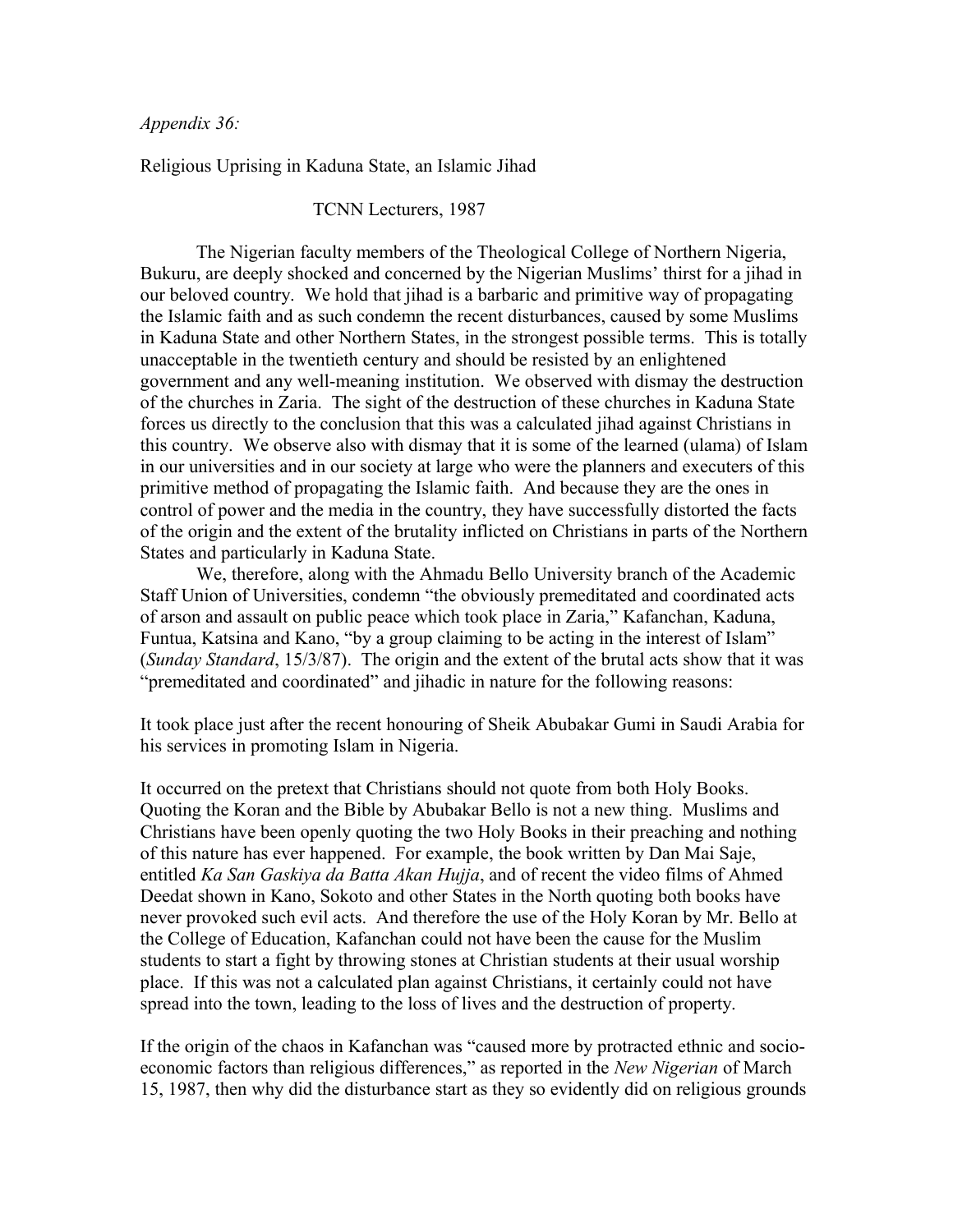with Muslim students rising against Christian students? Rather they would have started between the Hausa settlers who came to Kafanchan in 1810 and the Kafanchan indigenes (who are made up of both Muslims and Christians). But because it was religious or rather jihadic, the police did not come out to protect and stop the killing and destruction either in Kafanchan or in the other cities of Kaduna State.

After visiting and seeing for himself the brutal acts in Kafanchan of Kaduna State, the Governor did not take any precaution to guard against its spread into the capital city and the other cities and towns of the state, nor as he was informed of its spread by the leaders of the various Christian communities and by officers of the Christian Association of Nigeria, Kaduna branch did he take any relevant preventive action. It was only after the Governor was aware that the jihadists had completed their assignments that he ordered the soldiers and the police to go and guard the destroyed properties. The Governor continued to demonstrate his lack of concern by reporting to newsmen at Dodan Barracks that the reports in the dailies about these acts were not correct, even after he had visited Zaria and Funtuwa where the jihadists hit worst. Even though the police did not come out at the time the operation was in process and not until all was completed, the Governor is quoted in *New Nigerian* of 17/8/87 as being "impressed with the performance of the police—considering the inadequate facilities available to the force," a reaction which to us appears totally inappropriate.

We are yet to be convinced that these evil acts, masterminded by some zealous Muslims, can legitimately be said to have been largely governed by economic and political rather than religious factors, as the Governor of Kaduna State would like the Nigerian people to believe. We are therefore shocked that the Federal Government has accepted the false report from the police and the Kaduna State Government. For President Babangida in his nation-wide broadcast on television and radio the night of 17/3/87 said In media commentaries on the riots, religious differences have been given as the *ostensible reason for this unprecedented outbreak of violence in Kaduna State. However, police investigations have shown that while the fracas in Kafanchan might have been religious in origin, the wanton destruction of lives and property in Kaduna, Zaria, Katsina, Funtua and other places in Kaduna State were carefully masterminded by evil men with sinister motives who saw the incident in Kafanchan as an opportunity to subvert the Federal Military Government and the Nigerian nation.*

We would want to ask whether the Kaduna State police and the Governor of the State are among these "evil men with sinister motives" wanting to subvert the Federal Government and the Nigerian nation. For it is the same police and Governor that failed to take action who have given the President the false account of the brutal acts of the Islamic jihadists. If the President and the Federal Government would like to say that they are not among these "evil men with sinister motives" waging a jihad against Christians in this country, we would like to know why only churches were destroyed and Christian religious leaders killed in the "fracas" except for Kafanchan and Funtua where a few Muslims were also tragically affected. And the ban on religious associations and organizations in higher educational institutions throughout the country constitutes a contradiction in terms and is a clear indication of the specifically religious nature of the troubles.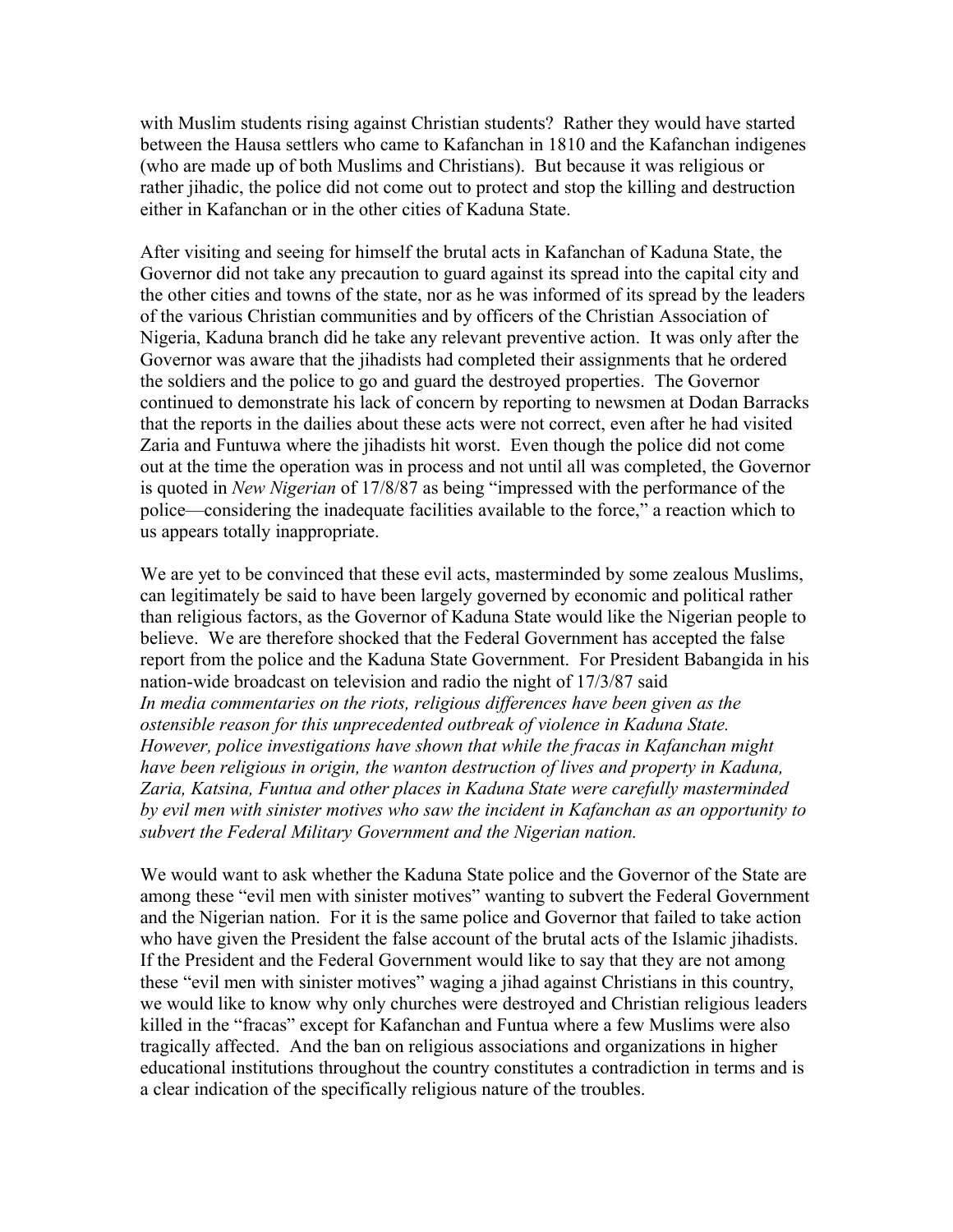It is therefore clear that there is a cover up of facts in the reports of the Kaduna State Governor and the police. Similarly cover up is found in Sheik Abubakar Gumi. At the beginning he and the Governor told the nation that these are "Children of Satan," and yet nothing was done to crack down on these "Children of Satan." Further cover up of facts is seen in the utterances of the Council of Ulama of Nigeria. This Muslim group agrees that they are Muslims as they claim that they have been indiscriminately arrested and so call for "the immediate release of all innocent Muslims arrested and to stop further arrest and molestation of innocent Muslims" as reported in the *New Nigerian* of 18/3/87. The fact that some Muslims in very important circles in this country including Sheik Gumi are calling for the release of those arrested, is clear indication that these "Children of Satan" must be Islamic zealots wanting to fulfil some of the OIC goals they are anxious about. For our brief history has taught us that since independence, Muslim fanatics have been the cause of any and every religious uprising in this country from one regime to another, resulting previously as well as again now, in the destruction of churches. Yet, President Babangida would like the Nigerian people to believe that "the two major faiths of Christianity and Islam have coexisted in our society for centuries without bitterness and without violence," as was contained in his broadcast on the night of 17/3/87. And now, when the Islamic fanatics strike again, Muslim leaders and the governments of this country want to divert the attention of the people from the truth by saying that these are "Children of Satan" or evil men with sinister motives seeking to subvert the Federal Government and the Nigerian nation without telling us who they are and at the same time trying to persuade us that the cause is "ethnic and socio-economic."

We would therefore like to offer the following suggestions if the present administration is now prepared to take the bull by the horns. For we are aware that the administration is "able and willing to deal with all agents of disruption in the society."

1. The Federal Government should see to it that generalizations are avoided in religious uprisings as this one. For whenever the Maitatsine or Islamic fanatics break out in this country, the governments of this country blame both Muslims and Christians, whereas they know that the Maitatsine are purely Muslims.

2. The Federal Government should hold the Governor and the Police Commissioner of Kaduna State responsible for the jihad against Christians in that State, since they took neither appropriate nor urgent action until the jihadists had completed their assignments. This is the second time there have been disturbances leading to loss of lives and property during their terms of office.

3. The Federal Government should reconsider their policy of placing only Muslims as police commissioners in charge of states, especially in the Northern States of the Federation.

4. The Federal Government should investigate the activities of the Council of Ulama of Nigeria and hold them also responsible for what happened and for calling the arrested jihadists "innocent Muslims."